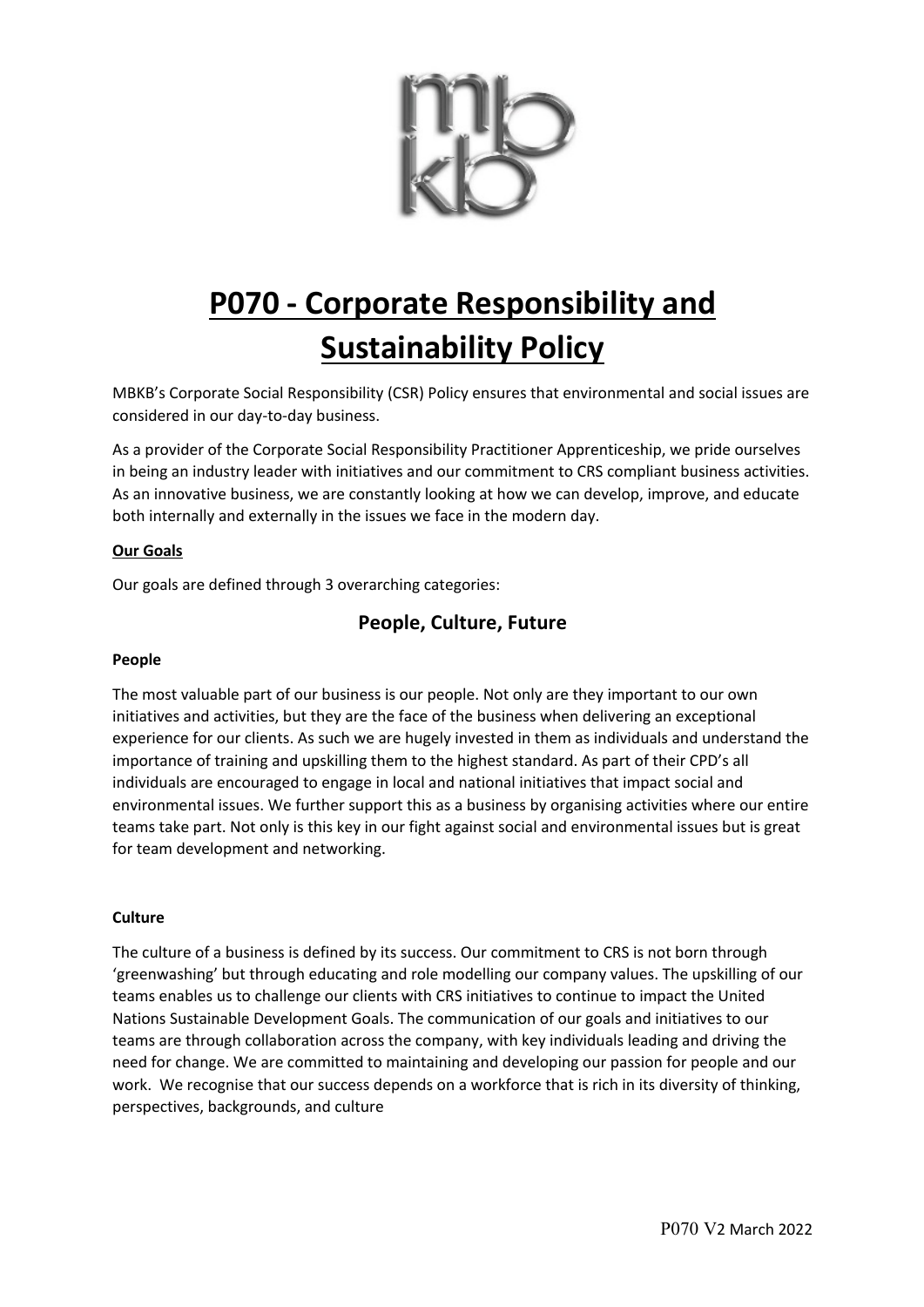### **Future**

MBKB is invested in the future of apprenticeships and is committed to making a change. As such we are investing in all our courses to ensure that each one includes Green Skills. This will help us shape the apprenticeship landscape and prepare the workforce of tomorrow.

#### **Objectives**

To achieve our goals MBKB will live by these specific objectives across all functions of the business:

- Be a leader in the development of high-quality training material that supports Green Skills
- Work with clients to ensure a collaborative approach to CSR
- Review internal policies regularly to ensure they are up to date with the ever-changing CSR landscape
- Provide all team members with high quality training to understand how they can contribute to MBKB's goals
- Hold all Senior Management accountable for driving initiatives and living our values

#### **Sustainability**

MBKB's commitment to sustainability falls into several policies that we have in place that can be found here.

These policies cover several key issues that fall under the 3 Pillars of sustainability:

Health and Safety, Waste Management, Travel, Online safety, Equality and Diversity.

MBKB is proud to support the Global Initiative. The 4 United Nations Sustainability Goals that we support are:



Whilst we may not be able to affect these goals on a global scale, business like ours are key in driving the change of behaviour that will significantly contribute to change around the world. Our 4 goals align with goals set by the counties that we work with to ensure consistency, To support these goals, we promote and encourage our teams to take part in local/national initiatives.